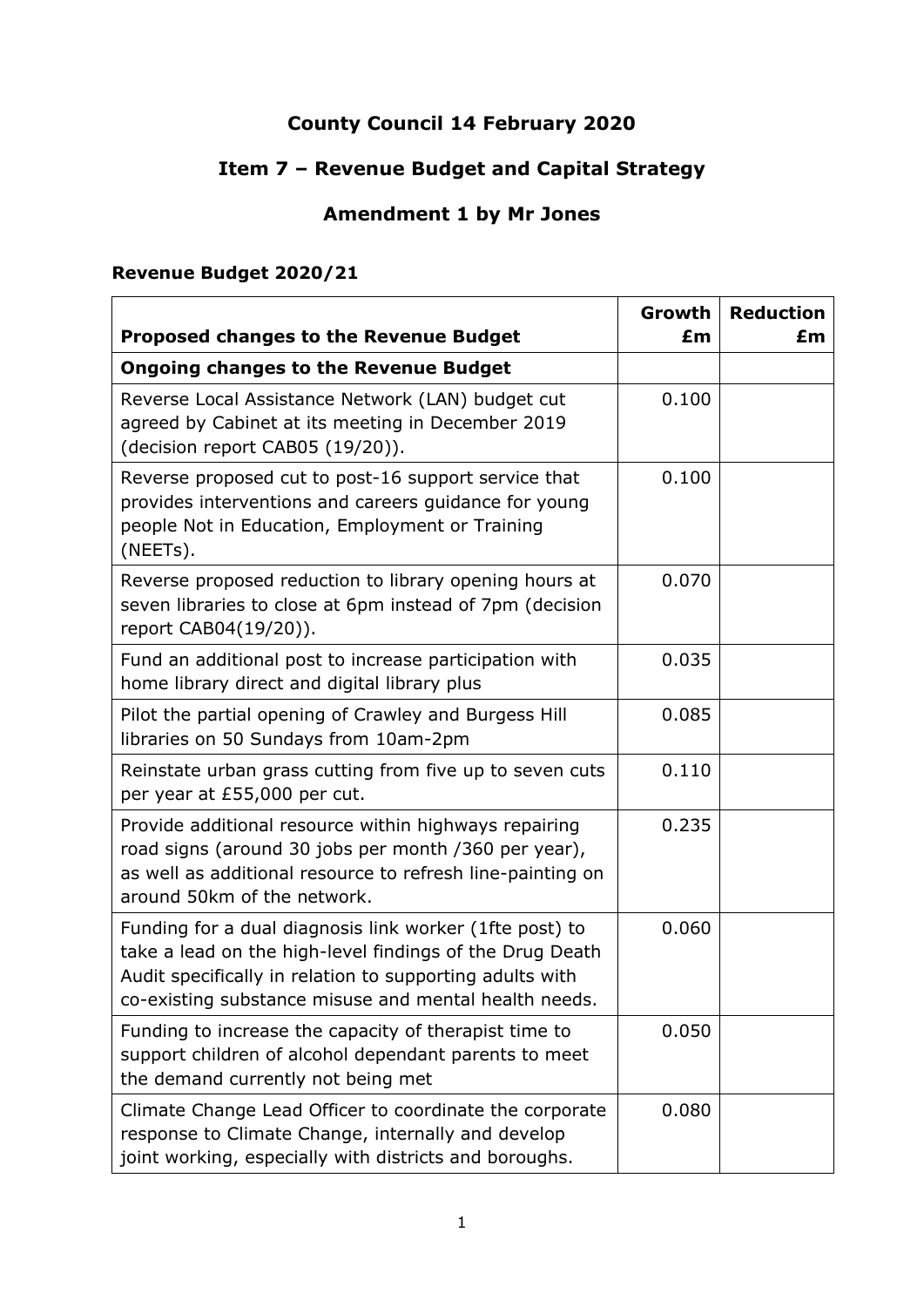|                                                                                                                                                                                                                                                                                                                                                                                                                                                                                                                                                                                                                                                                                                                                                                                                                                                                                                                                                                                                                                                        | Growth | <b>Reduction</b> |
|--------------------------------------------------------------------------------------------------------------------------------------------------------------------------------------------------------------------------------------------------------------------------------------------------------------------------------------------------------------------------------------------------------------------------------------------------------------------------------------------------------------------------------------------------------------------------------------------------------------------------------------------------------------------------------------------------------------------------------------------------------------------------------------------------------------------------------------------------------------------------------------------------------------------------------------------------------------------------------------------------------------------------------------------------------|--------|------------------|
| <b>Proposed changes to the Revenue Budget</b>                                                                                                                                                                                                                                                                                                                                                                                                                                                                                                                                                                                                                                                                                                                                                                                                                                                                                                                                                                                                          | £m     | £m               |
| 49% reduction in the Communications budget                                                                                                                                                                                                                                                                                                                                                                                                                                                                                                                                                                                                                                                                                                                                                                                                                                                                                                                                                                                                             |        | 0.749            |
| 50% reduction in the Lieutenancy budget                                                                                                                                                                                                                                                                                                                                                                                                                                                                                                                                                                                                                                                                                                                                                                                                                                                                                                                                                                                                                |        | 0.035            |
| 50% reduction in the Policy budget                                                                                                                                                                                                                                                                                                                                                                                                                                                                                                                                                                                                                                                                                                                                                                                                                                                                                                                                                                                                                     |        | 0.141            |
| <b>Total ongoing changes to the Revenue Budget</b>                                                                                                                                                                                                                                                                                                                                                                                                                                                                                                                                                                                                                                                                                                                                                                                                                                                                                                                                                                                                     | 0.925  | 0.925            |
| <b>One-off changes to the Revenue Budget</b>                                                                                                                                                                                                                                                                                                                                                                                                                                                                                                                                                                                                                                                                                                                                                                                                                                                                                                                                                                                                           |        |                  |
| Funding to boost the night-time economy in town<br>centres by supporting feasibility work, further<br>development work where this has been completed or<br>building partnerships to develop and manage night-time<br>economy activities.<br>Subject to equivalent match funding by districts and<br>boroughs, this would provide a maximum of £40,000<br>available to spend on jointly agreed priorities in each<br>district or borough area.                                                                                                                                                                                                                                                                                                                                                                                                                                                                                                                                                                                                          | 0.140  |                  |
| Reprioritise drawdown from the Economic Growth<br>Reserve, which is 'Held to deliver the Economic Growth<br>Plan 2018-2023.'<br>Projected balance as 1 April 2020 is £1.297m.<br>The reserve is committed to programmes of work to<br>achieve priorities such as:<br>mature workforce programme;<br>$\bullet$<br>creative digital sector growth programme for coastal<br>$\bullet$<br>towns;<br>economy, business and skills benefits from digital<br>$\bullet$<br>infrastructure investment activities working with the<br>districts and boroughs;<br>growth of the local carbon economy in support of the<br>Council's Climate Pledge, including match funding for<br>a significant external funding bid; and<br>boosting research, development and innovation in<br>$\bullet$<br>West Sussex businesses to address productivity and<br>growth challenges, including match funding for a<br>significant external funding bid.<br>Allocations against other priorities from within this<br>reserve could put achievement of these priorities at risk. |        | 0.140            |
| <b>Total one-off changes to the Revenue Budget</b>                                                                                                                                                                                                                                                                                                                                                                                                                                                                                                                                                                                                                                                                                                                                                                                                                                                                                                                                                                                                     | 0.140  | 0.140            |
| <b>Total changes to the Revenue Budget</b>                                                                                                                                                                                                                                                                                                                                                                                                                                                                                                                                                                                                                                                                                                                                                                                                                                                                                                                                                                                                             | 1.065  | 1.065            |